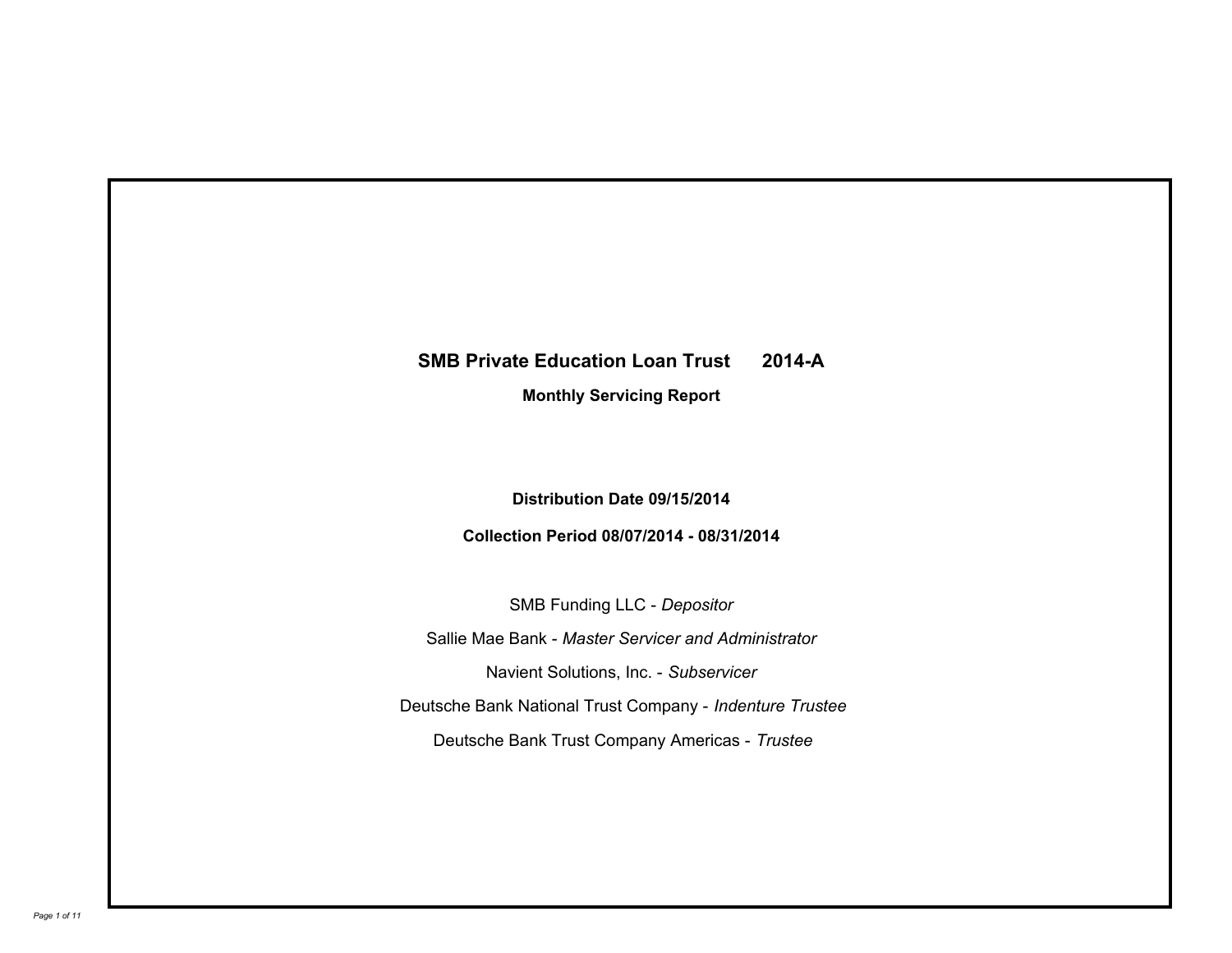|                                    | <b>Student Loan Portfolio Characteristics</b>   | 08/07/2014       | 08/31/2014       |
|------------------------------------|-------------------------------------------------|------------------|------------------|
| <b>Principal Balance</b>           |                                                 | \$361,523,983.59 | \$360,665,574.76 |
| Interest to be Capitalized Balance |                                                 | 17,313,307.43    | 18,226,905.20    |
| Pool Balance                       |                                                 | \$378,837,291.02 | \$378,892,479.96 |
|                                    | Weighted Average Coupon (WAC)                   | 7.81%            | 7.81%            |
|                                    | Weighted Average Remaining Term                 | 138.29           | 137.31           |
| Number of Loans                    |                                                 | 33,555           | 33,520           |
| Number of Borrowers                |                                                 | 26,651           | 26,086           |
| Pool Factor                        |                                                 | 1.000000000      | 1.000145680      |
|                                    | Since Issued Total Constant Prepayment Rate (1) |                  | 2.97%            |
| <b>Debt Securities</b>             | <b>Cusip/Isin</b>                               | 08/07/2014       | 09/15/2014       |
| A <sub>1</sub>                     | 784456AA3                                       | \$118,000,000.00 | \$112,684,973.22 |
| A <sub>2</sub> A                   | 784456AB1                                       | \$68,000,000.00  | \$68,000,000.00  |
| A2B                                | 784456AC9                                       | \$68,000,000.00  | \$68,000,000.00  |
| A <sub>3</sub>                     | 784456AD7                                       | \$50,000,000.00  | \$50,000,000.00  |
| B                                  | 784456AE5                                       | \$36,000,000.00  | \$36,000,000.00  |
| C                                  | 784456AF2                                       | \$42,000,000.00  | \$42,000,000.00  |
|                                    |                                                 |                  |                  |
| <b>Account Balances</b>            |                                                 | 08/07/2014       | 09/15/2014       |
| Reserve Account Balance            |                                                 | \$958,735.00     | \$958,735.00     |
| <b>Asset / Liability</b>           |                                                 | 08/07/2014       | 09/15/2014       |
| Overcollateralization Percentage * |                                                 | 11.34%           | 11.67%           |
|                                    | Specified Overcollateralization Amount *        | \$115,048,173.33 | \$113,667,743.99 |
|                                    | Actual Overcollateralization Amount *           | \$43,493,911.11  | \$44,207,506.74  |

(1) Since Issued Total CPR calculations found in monthly servicing reports issued on or prior to September 15, 2015 originally included loans that were removed from the pool by the sponsor because they became ineligible for the pool between the cut-off date and settlement date. On October 5, 2015, Since Issued Total CPR calculations were revised to exclude these loans and all prior monthly servicing reports were restated. For additional information, see 'Since Issued CPR Methodology' found on page 11 of this report.

**I. Deal Parameters**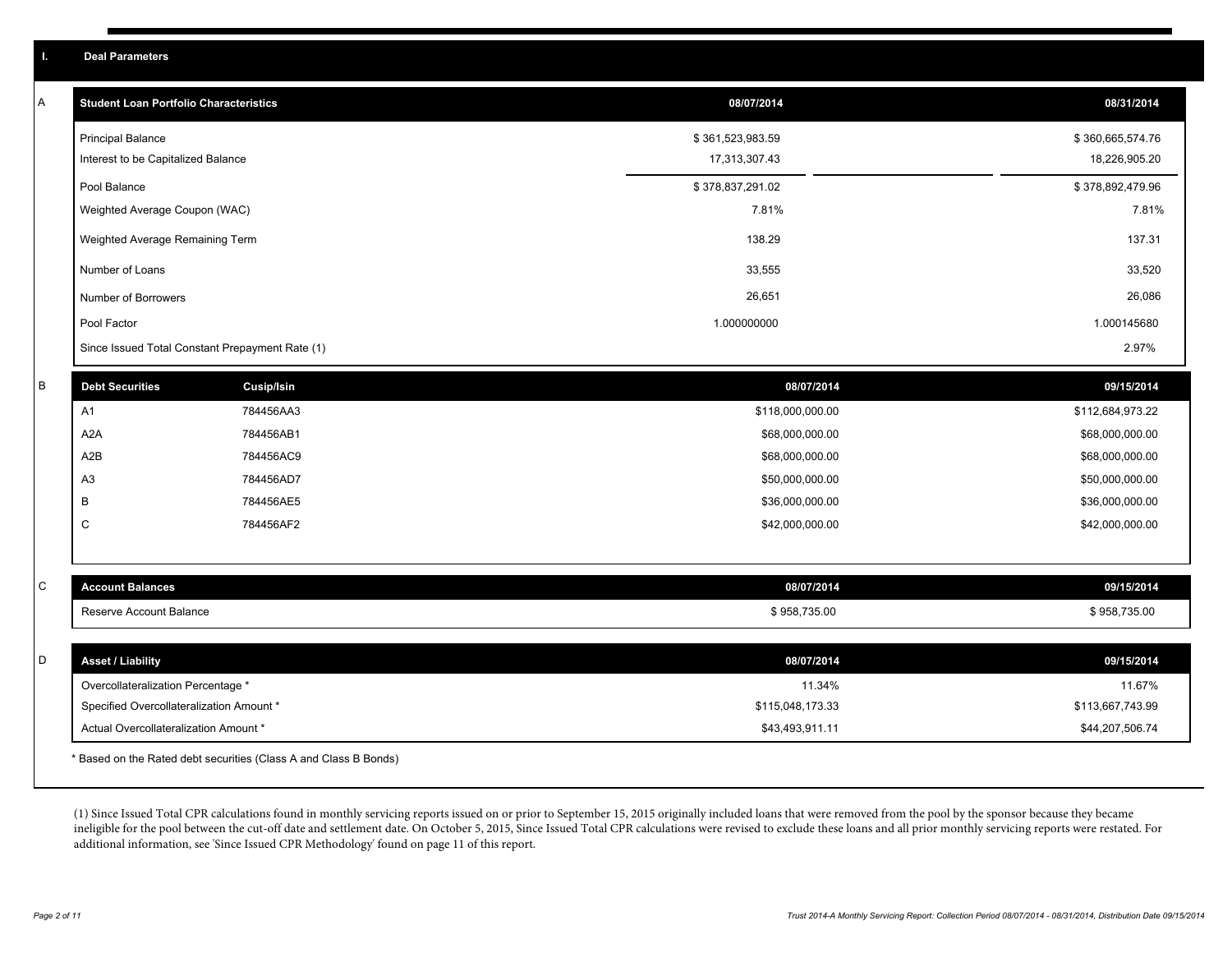| Ш. | 2014-A Trust Activity 08/07/2014 through 08/31/2014              |                |
|----|------------------------------------------------------------------|----------------|
| A  | <b>Student Loan Principal Receipts</b>                           |                |
|    | <b>Borrower Principal</b>                                        | 999,634.16     |
|    | <b>Consolidation Activity Principal</b>                          | 0.00           |
|    | Seller Principal Reimbursement                                   | 333.30         |
|    | Servicer Principal Reimbursement                                 | 0.00           |
|    | Delinquent Principal Purchases by Servicer                       | 0.00           |
|    | <b>Other Principal Deposits</b>                                  | 0.00           |
|    | <b>Total Principal Receipts</b>                                  | \$999,967.46   |
| В  | <b>Student Loan Interest Receipts</b>                            |                |
|    | Borrower Interest                                                | 742,624.06     |
|    | <b>Consolidation Activity Interest</b>                           | 0.00           |
|    | Seller Interest Reimbursement                                    | 0.00           |
|    | Servicer Interest Reimbursement                                  | 0.00           |
|    | Delinquent Interest Purchases by Servicer                        | 0.00           |
|    | <b>Other Interest Deposits</b>                                   | 1,885.59       |
|    | <b>Total Interest Receipts</b>                                   | \$744,509.65   |
| С  | <b>Recoveries on Realized Losses</b>                             | \$0.00         |
| D  | <b>Investment Income</b>                                         | \$44.42        |
| Е  | <b>Funds Borrowed from Next Collection Period</b>                | \$0.00         |
| F  | <b>Funds Repaid from Prior Collection Period</b>                 | \$0.00         |
| G  | Loan Sale or Purchase Proceeds                                   | \$0.00         |
| н  | <b>Initial Deposits to Collection Account</b>                    | \$4,656,620.09 |
| ı  | <b>Excess Transferred from Other Accounts</b>                    | \$0.00         |
| J  | <b>Borrower Benefit Reimbursements</b>                           | \$0.00         |
| Κ  | <b>Gross Swap Receipt</b>                                        | \$0.00         |
| L  | <b>Other Deposits</b>                                            | \$0.00         |
| М  | <b>Other Fees Collected</b>                                      | \$0.00         |
| N  | <b>AVAILABLE FUNDS</b>                                           | \$6,401,141.62 |
| O  | Non-Cash Principal Activity During Collection Period             | \$141,558.63   |
| P  | Aggregate Purchased Amounts by the Depositor, Servicer or Seller | \$0.00         |
| Q  | Aggregate Loan Substitutions                                     | \$0.00         |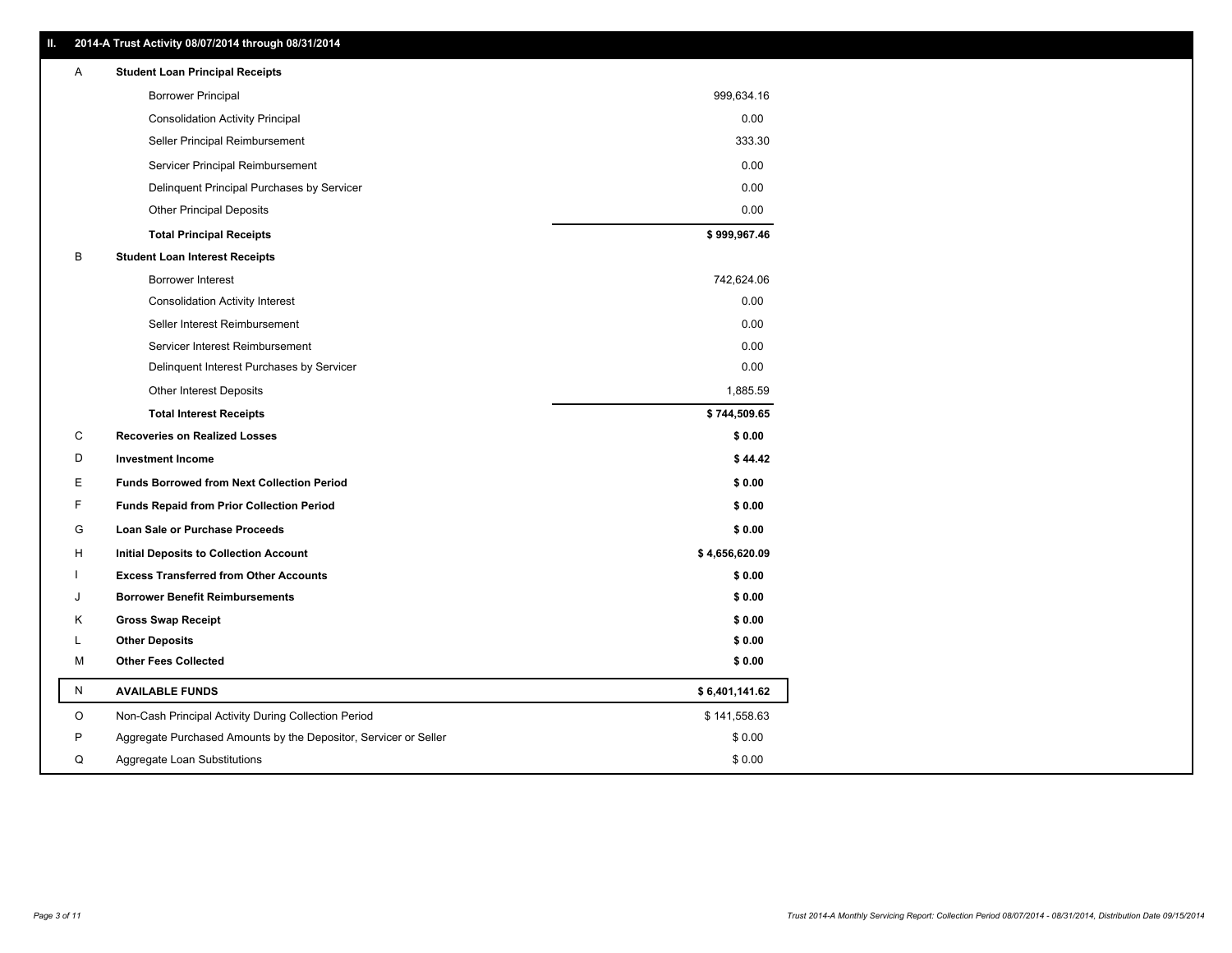|              |                       |                          | 08/31/2014 |                  |                |
|--------------|-----------------------|--------------------------|------------|------------------|----------------|
|              |                       | <b>Wtd Avg</b><br>Coupon | # Loans    | Principal        | % of Principal |
| INTERIM:     | IN SCHOOL             | 8.40%                    | 8,528      | \$85,119,194.71  | 23.601%        |
|              | GRACE                 | 8.18%                    | 3,746      | \$37,810,693.65  | 10.484%        |
|              | DEFERMENT             | 8.52%                    | 396        | \$3,148,850.83   | 0.873%         |
| REPAYMENT:   | <b>CURRENT</b>        | 7.49%                    | 20,363     | \$229,368,914.93 | 63.596%        |
|              | 31-60 DAYS DELINQUENT | 8.82%                    | 236        | \$2,438,303.62   | 0.676%         |
|              | FORBEARANCE           | 8.79%                    | 251        | \$2,779,617.02   | 0.771%         |
| <b>TOTAL</b> |                       |                          | 33,520     | \$360,665,574.76 | 100.00%        |
|              |                       |                          |            |                  |                |

Percentages may not total 100% due to rounding \*

\*\* Smart Option Interest Only loans and \$25 Fixed Payment loans classified as in repayment whether student borrowers are in school, in grace, in deferment or required to make full principal and interest payments on their l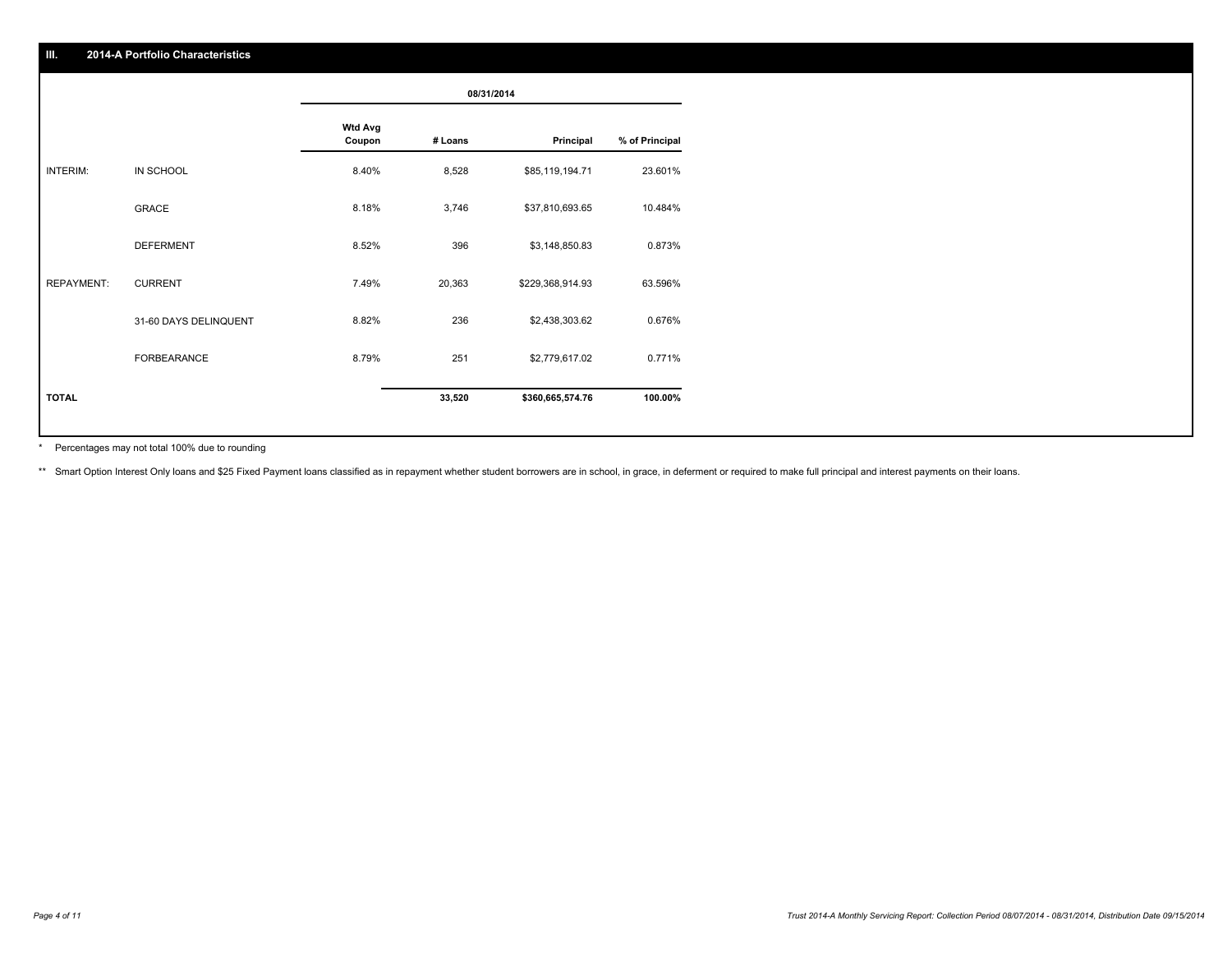|                                                         | 8/31/2014        |
|---------------------------------------------------------|------------------|
| Pool Balance                                            | \$378,892,479.96 |
| Total # Loans                                           | 33,520           |
| Total # Borrowers                                       | 26,086           |
| Weighted Average Coupon                                 | 7.81%            |
| Weighted Average Remaining Term                         | 137.31           |
| Percent of Pool - Cosigned                              | 92.6%            |
| Percent of Pool - Non Cosigned                          | 7.4%             |
| Borrower Interest Accrued for Period                    | \$1,910,283.22   |
| <b>Outstanding Borrower Interest Accrued</b>            | \$19,122,507.12  |
| Gross Principal Realized Loss - Periodic                | \$27,996.02      |
| Gross Principal Realized Loss - Cumulative              | \$27,996.02      |
| Delinguent Principal Purchased by Servicer - Periodic   | \$0.00           |
| Delinquent Principal Purchased by Servicer - Cumulative | \$0.00           |
| Recoveries on Realized Losses - Periodic                | \$0.00           |
| Recoveries on Realized Losses - Cumulative              | \$0.00           |
| Net Losses - Periodic                                   | \$27,996.02      |
| Net Losses - Cumulative                                 | \$27,996.02      |
| <b>Cumulative Gross Defaults</b>                        | \$27,996.02      |
| Change in Gross Defaults                                | \$27,996.02      |
| Non-Cash Principal Activity - Capitalized Interest      | \$167,562.89     |
| Since Issued Total Constant Prepayment Rate (CPR) (1)   | 2.97%            |
| <b>Loan Substitutions</b>                               | \$0.00           |
| <b>Cumulative Loan Substitutions</b>                    | \$0.00           |
| <b>Unpaid Master Servicing Fees</b>                     | \$0.00           |
| <b>Unpaid Sub-Servicing Fees</b>                        | \$0.00           |
| <b>Unpaid Administration Fees</b>                       | \$0.00           |
| Unpaid Carryover Master Servicing Fees Unpaid           | \$0.00           |
| Carryover Sub-Servicing Fees                            | \$0.00           |
| Note Interest Shortfall                                 | \$0.00           |

(1) Since Issued Total CPR calculations found in monthly servicing reports issued on or prior to September 15, 2015 originally included loans that were removed from the pool by the sponsor because they became ineligible for the pool between the cut-off date and settlement date. On October 5, 2015, Since Issued Total CPR calculations were revised to exclude these loans and all prior monthly servicing reports were restated. For additional information, see 'Since Issued CPR Methodology' found on page 11 of this report.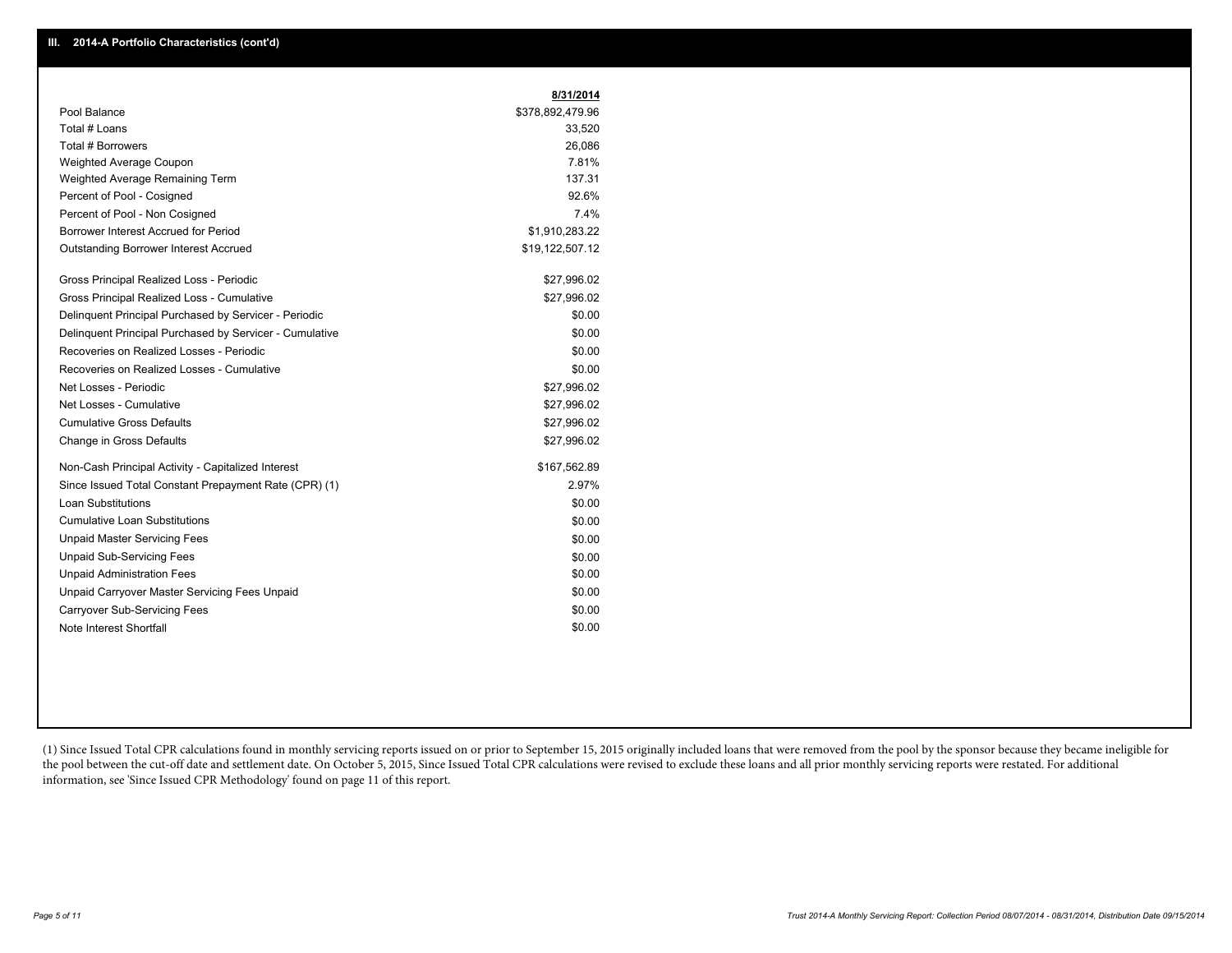### **IV. 2014-A Portfolio Statistics by Loan Program**

|                                                       | Weighted<br><b>Average Coupon</b> | # LOANS | <b>\$ AMOUNT</b> | $\frac{9}{6}$ * |
|-------------------------------------------------------|-----------------------------------|---------|------------------|-----------------|
| - Smart Option Deferred Loans                         | 8.32%                             | 15,351  | \$149,221,745.49 | 41.374%         |
| - Smart Option Fixed Pay Loans                        | 7.91%                             | 9,944   | \$126,150,180.87 | 34.977%         |
| - Smart Option Interest-Only Loans                    | 6.71%                             | 8,225   | \$85,293,648.40  | 23.649%         |
| - Other Loan Programs                                 | $0.00\%$                          | 0.00    | \$0.00           | 0.000%          |
| <b>Total</b>                                          | 7.81%                             | 33,520  | \$360,665,574.76 | 100.000%        |
| Prime Indexed Loans -- Monthly Reset Adjustable       |                                   |         | \$0.00           |                 |
| Prime Indexed Loans -- Monthly Reset Non-Adjustable   |                                   |         | \$0.00           |                 |
| Prime Indexed Loans -- Quarterly Reset Adjustable     |                                   |         | \$0.00           |                 |
| Prime Indexed Loans -- Quarterly Reset Non-Adjustable |                                   |         | \$0.00           |                 |
| Prime Indexed Loans -- Annual Reset                   |                                   |         | \$0.00           |                 |
| <b>T-Bill Indexed Loans</b>                           |                                   |         | \$0.00           |                 |
| <b>Fixed Rate Loans</b>                               |                                   |         | \$55,461,920.81  |                 |
| <b>LIBOR Indexed Loans</b>                            |                                   |         | \$323,430,559.15 |                 |
|                                                       |                                   |         |                  |                 |

\* Note: Percentages may not total 100% due to rounding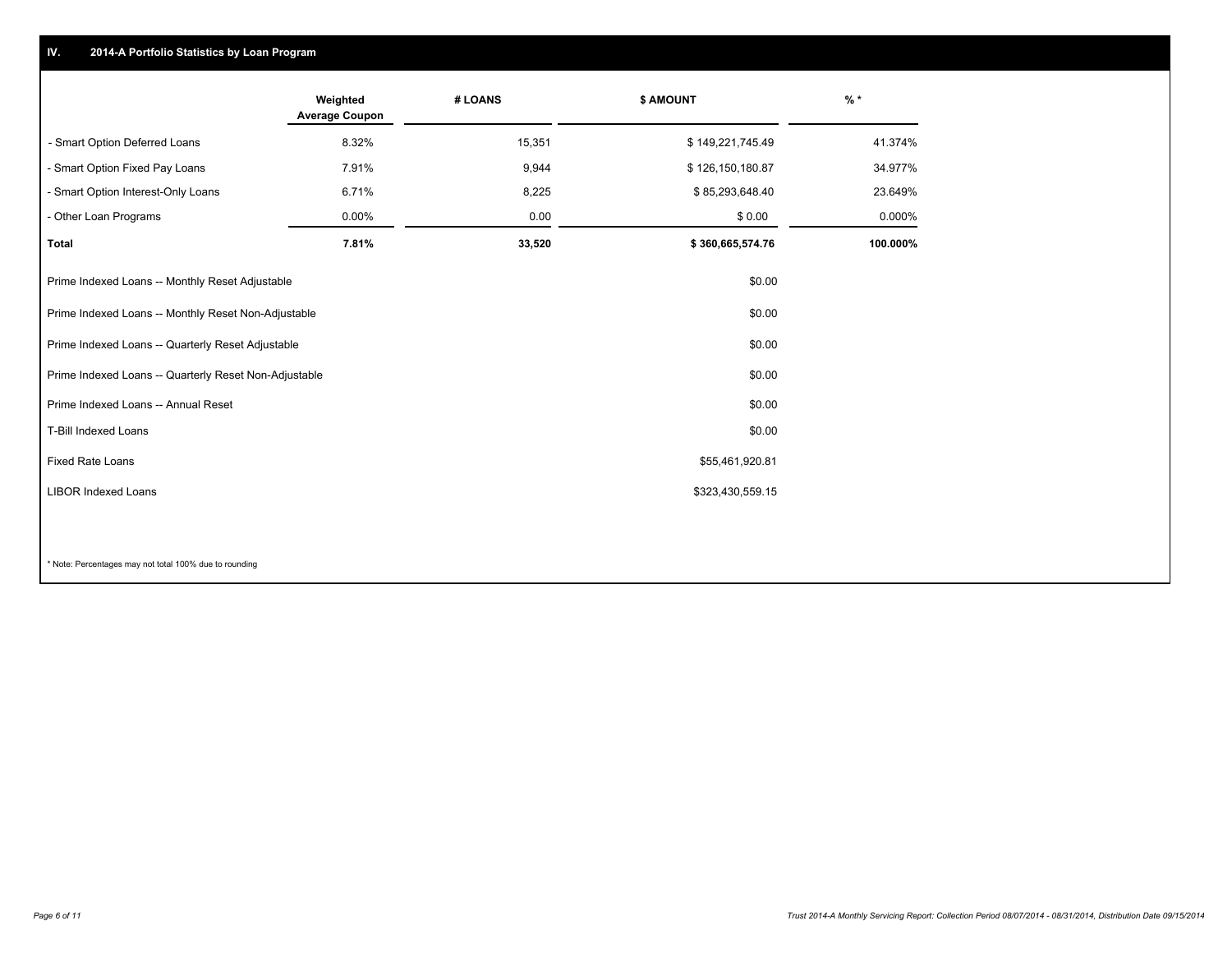| $\blacktriangle$ 2014-A Reserve Account and Principal Distribution Calculations $\blacktriangle$ |
|--------------------------------------------------------------------------------------------------|
|                                                                                                  |

| Α. |       | <b>Reserve Account</b>                                                                                                                                                                             |                  |  |
|----|-------|----------------------------------------------------------------------------------------------------------------------------------------------------------------------------------------------------|------------------|--|
|    |       | Specified Reserve Account Balance                                                                                                                                                                  | \$958,735.00     |  |
|    |       | Actual Reserve Account Balance                                                                                                                                                                     | \$958,735.00     |  |
| В. |       | <b>Principal Distribution Amount</b>                                                                                                                                                               |                  |  |
|    | i.    | Class A Notes Outstanding                                                                                                                                                                          | \$304,000,000.00 |  |
|    | ii.   | Pool Balance                                                                                                                                                                                       | \$378,892,479.96 |  |
|    | iii.  | <b>First Priority Principal Distribution Amount</b>                                                                                                                                                | \$0.00           |  |
|    |       |                                                                                                                                                                                                    |                  |  |
|    | IV.   | Class A and B Notes Outstanding                                                                                                                                                                    | \$340,000,000.00 |  |
|    | v.    | First Priority Principal Distribution Amount                                                                                                                                                       | \$0.00           |  |
|    | vi.   | Pool Balance                                                                                                                                                                                       | \$378,892,479.96 |  |
|    | vii.  | Specified Overcollateralization Amount                                                                                                                                                             | \$113,667,743.99 |  |
|    |       | viii. Regular Principal Distribution Amount                                                                                                                                                        | \$74,775,264.03  |  |
|    |       |                                                                                                                                                                                                    |                  |  |
|    | ix.   | <b>Notes Outstanding</b>                                                                                                                                                                           | \$382,000,000.00 |  |
|    | х.    | First Priority Principal Distribution Amount                                                                                                                                                       | \$0.00           |  |
|    | XI.   | Regular Principal Distribution Amount                                                                                                                                                              | \$74,775,264.03  |  |
|    | xii.  | Available Funds (after payment of waterfall items A through J) *                                                                                                                                   | \$0.00           |  |
|    | xiii. | Additional Principal Distribution Amount (min(ix - x - xi, xiii))                                                                                                                                  | \$0.00           |  |
|    |       | * Represents 50% of value if the principal belance of the notes is creater than 10% of initial principal belance of the notes or the Class A and Class B note are reduced to 0, othenwise the full |                  |  |

\* Represents 50% of value if the principal balance of the notes is greater than 10% of initial principal balance of the notes or the Class A and Class B note are reduced to 0, otherwise the full value is shown.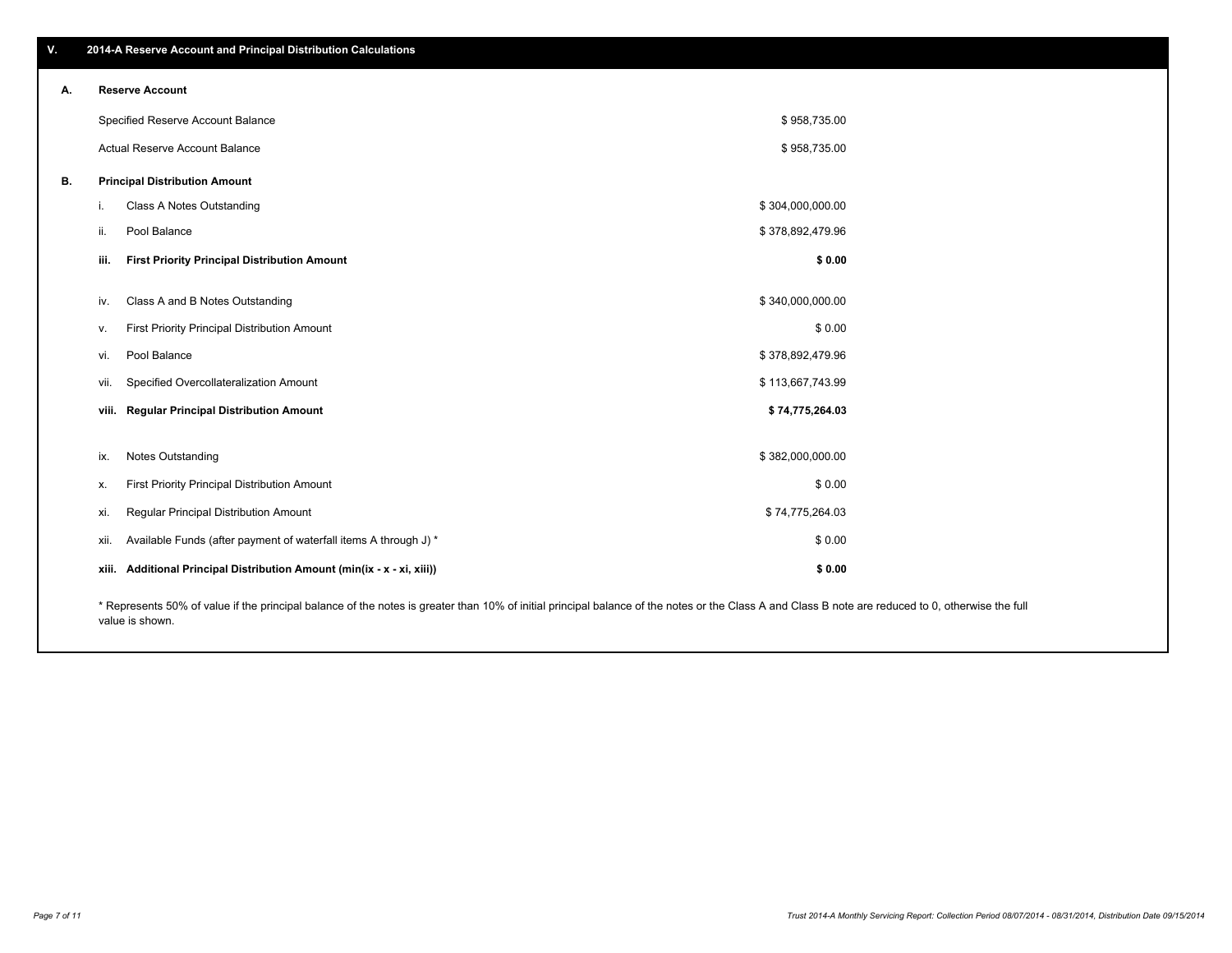|    |                                                                                        | Paid             | <b>Funds Balance</b> |
|----|----------------------------------------------------------------------------------------|------------------|----------------------|
|    | <b>Total Available Funds</b>                                                           |                  | \$6,401,141.62       |
| Α  | <b>Trustee Fees</b>                                                                    | \$44,251.39      | \$6,356,890.23       |
| В  | i. Master Servicing Fees                                                               | \$12,147.98      | \$6,344,742.25       |
|    | ii. Sub-Servicing Fees                                                                 | \$182,219.75     | \$6,162,522.50       |
| С  | i. Administration Fees                                                                 | \$6,667.00       | \$6,155,855.50       |
|    | ii. Unreimbursed Administrator Advances plus any Unpaid                                | \$0.00           | \$6,155,855.50       |
| D  | Class A Noteholders Interest Distribution Amount                                       | \$489,328.72     | \$5,666,526.78       |
| Ε  | <b>First Priority Principal Payment</b>                                                | \$0.00           | \$5,666,526.78       |
| F  | Class B Noteholders Interest Distribution Amount                                       | \$152,000.00     | \$5,514,526.78       |
| G  | Class C Noteholders Interest Distribution Amount                                       | \$199,500.00     | \$5,315,026.78       |
| H  | Reinstatement Reserve Account                                                          | \$0.00           | \$5,315,026.78       |
|    | Regular Principal Distribution                                                         | \$5,315,026.78   | \$0.00               |
| J  | i. Carryover Master Servicing Fees                                                     | \$0.00           | \$0.00               |
|    | ii. Carryover Sub-servicing Fees                                                       | \$0.00           | \$0.00               |
| Κ  | Additional Principal Distribution Amount                                               | \$0.00           | \$0.00               |
| L  | Unpaid Expenses of Trustee                                                             | \$0.00           | \$0.00               |
| М  | Unpaid Expenses of Administrator                                                       | \$0.00           | \$0.00               |
| N  | Remaining Funds to the Excess Distribution Certificateholder                           | \$0.00           | \$0.00               |
|    | <b>Waterfall Conditions</b>                                                            |                  |                      |
|    |                                                                                        |                  |                      |
| А. | <b>Class C Noteholders' Interest Distribution Condition</b>                            |                  |                      |
|    | Pool Balance<br>i.                                                                     | \$378,892,479.96 |                      |
|    | Class A and B Notes Outstanding<br>ii.                                                 | \$340,000,000.00 |                      |
|    | Class C Noteholders' Interest Distribution Ration (i / ii)<br>iii.                     | 111.44%          |                      |
|    | Minimum Ratio<br>iv.                                                                   | 110.00%          |                      |
|    | Is the Class C Noteholders' Interest Distribution Condition Satisfied (iii > iv)<br>v. | Y                |                      |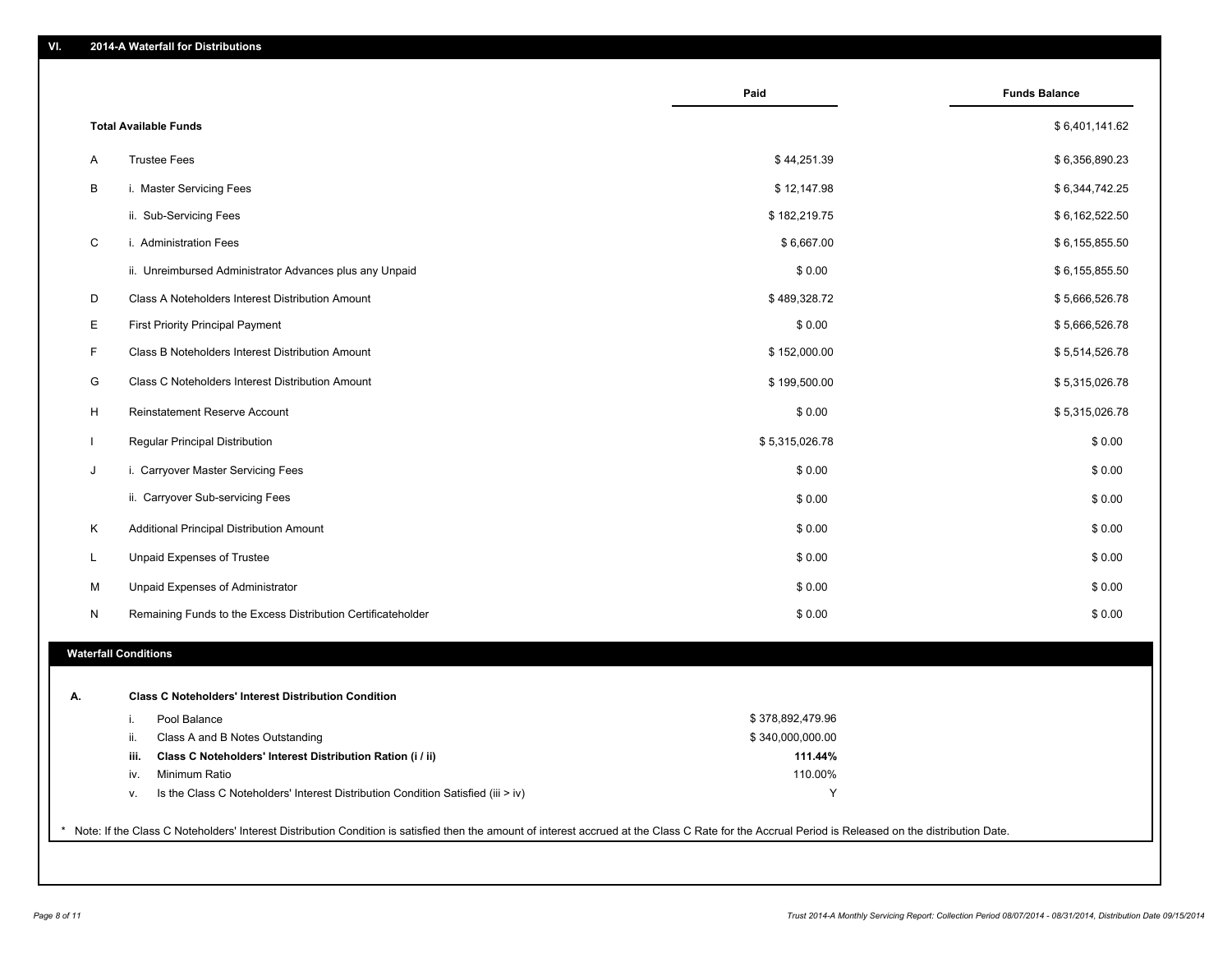#### **Distribution Amounts**

|                                                            | A <sub>1</sub>          | A <sub>2</sub> A        | A <sub>2</sub> B        |
|------------------------------------------------------------|-------------------------|-------------------------|-------------------------|
| Cusip/Isin                                                 | 784456AA3               | 784456AB1               | 784456AC9               |
| <b>Beginning Balance</b>                                   | \$118,000,000.00        | \$68,000,000.00         | \$68,000,000.00         |
| Index                                                      | <b>LIBOR</b>            | <b>FIXED</b>            | <b>LIBOR</b>            |
| Spread/Fixed Rate                                          | 0.50%                   | 3.05%                   | 1.15%                   |
| Record Date (Days Prior to Distribution)                   | 1 NEW YORK BUSINESS DAY | 1 NEW YORK BUSINESS DAY | 1 NEW YORK BUSINESS DAY |
| <b>Accrual Period Begin</b>                                | 8/7/2014                | 8/7/2014                | 8/7/2014                |
| <b>Accrual Period End</b>                                  | 9/15/2014               | 9/15/2014               | 9/15/2014               |
| Daycount Fraction                                          | 0.10833333              | 0.10555556              | 0.10833333              |
| Interest Rate*                                             | 0.65850%                | 3.05000%                | 1.30850%                |
| <b>Accrued Interest Factor</b>                             | 0.000713375             | 0.003219444             | 0.001417542             |
| <b>Current Interest Due</b>                                | \$84,178.25             | \$218,922.22            | \$96,392.83             |
| Interest Shortfall from Prior Period Plus Accrued Interest | $\mathsf{\$}$ -         | $S -$                   | $\mathsf{\$}$ -         |
| <b>Total Interest Due</b>                                  | \$84,178.25             | \$218,922.22            | \$96,392.83             |
| <b>Interest Paid</b>                                       | \$84,178.25             | \$218,922.22            | \$96,392.83             |
| <b>Interest Shortfall</b>                                  | $\mathsf{\$}$ -         | $\mathsf{\$}$ -         | $\mathsf{\$}$ -         |
| <b>Principal Paid</b>                                      | \$5,315,026.78          | $\mathsf{\$}$ -         | $\mathsf{\$}$ -         |
| <b>Ending Principal Balance</b>                            | \$112,684,973.22        | \$68,000,000.00         | \$68,000,000.00         |
| Paydown Factor                                             | 0.045042600             | 0.000000000             | 0.000000000             |
| <b>Ending Balance Factor</b>                               | 0.954957400             | 1.000000000             | 1.000000000             |

\* Pay rates for Current Distribution. For the interest rates applicable to the next distribution date, please see https://www.salliemae.com/about/investors/data/SMBabrate.txt.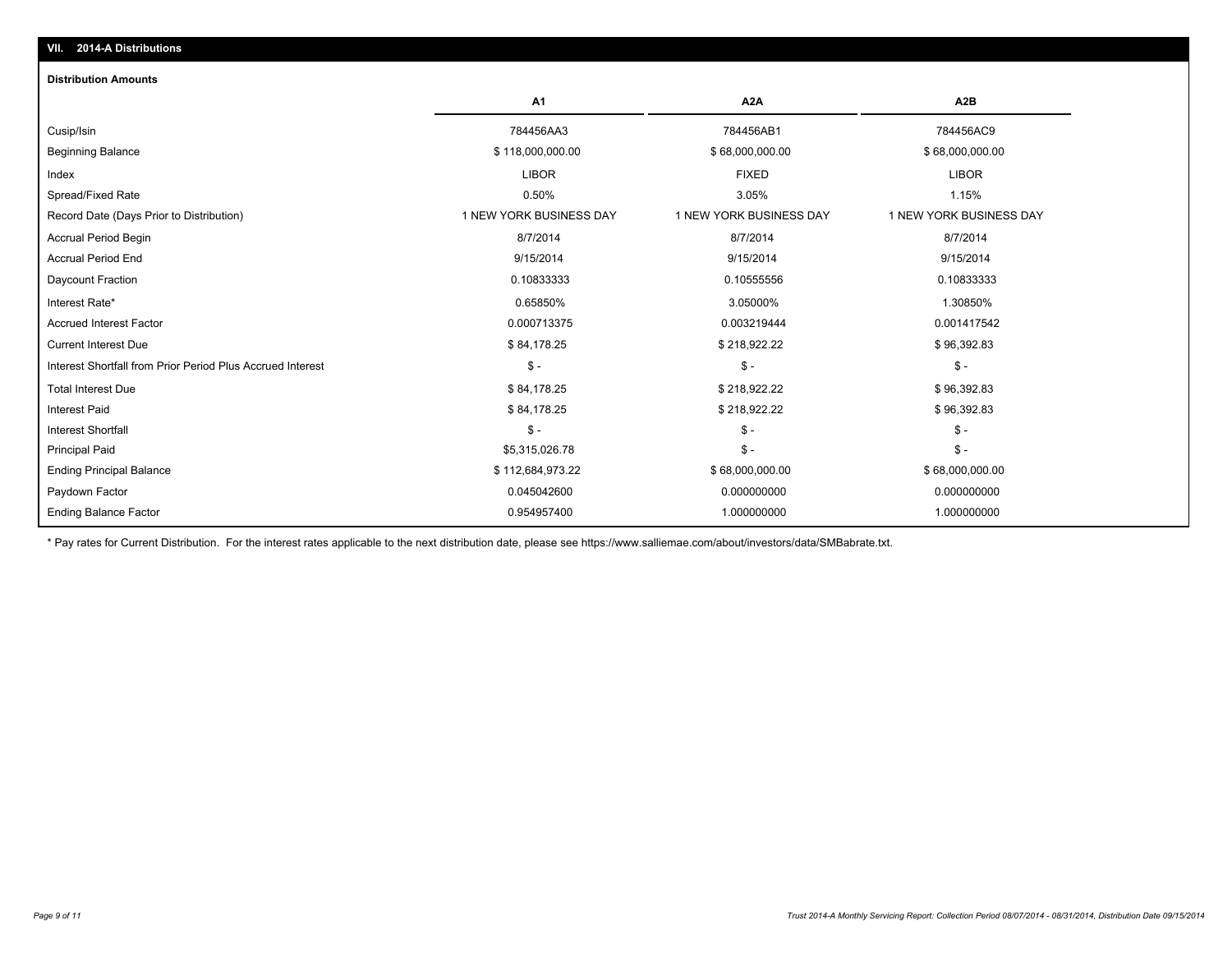| VII. 2014-A Distributions                                  |                         |                         |                         |  |  |
|------------------------------------------------------------|-------------------------|-------------------------|-------------------------|--|--|
| <b>Distribution Amounts</b>                                |                         |                         |                         |  |  |
|                                                            | A3                      | в                       | C                       |  |  |
| Cusip/Isin                                                 | 784456AD7               | 784456AE5               | 784456AF2               |  |  |
| <b>Beginning Balance</b>                                   | \$50,000,000.00         | \$36,000,000.00         | \$42,000,000.00         |  |  |
| Index                                                      | <b>LIBOR</b>            | <b>FIXED</b>            | <b>FIXED</b>            |  |  |
| Spread/Fixed Rate                                          | 1.50%                   | 4.00%                   | 4.50%                   |  |  |
| Record Date (Days Prior to Distribution)                   | 1 NEW YORK BUSINESS DAY | 1 NEW YORK BUSINESS DAY | 1 NEW YORK BUSINESS DAY |  |  |
| <b>Accrual Period Begin</b>                                | 8/7/2014                | 8/7/2014                | 8/7/2014                |  |  |
| <b>Accrual Period End</b>                                  | 9/15/2014               | 9/15/2014               | 9/15/2014               |  |  |
| Daycount Fraction                                          | 0.10833333              | 0.10555556              | 0.10555556              |  |  |
| Interest Rate*                                             | 1.65850%                | 4.00000%                | 4.50000%                |  |  |
| <b>Accrued Interest Factor</b>                             | 0.001796708             | 0.004222222             | 0.004750000             |  |  |
| <b>Current Interest Due</b>                                | \$89,835.42             | \$152,000.00            | \$199,500.00            |  |  |
| Interest Shortfall from Prior Period Plus Accrued Interest | $\mathsf{\$}$ -         | $\mathsf{\$}$ -         | $\mathsf{\$}$ -         |  |  |
| <b>Total Interest Due</b>                                  | \$89,835.42             | \$152,000.00            | \$199,500.00            |  |  |
| <b>Interest Paid</b>                                       | \$89,835.42             | \$152,000.00            | \$199,500.00            |  |  |
| <b>Interest Shortfall</b>                                  | $\mathsf{\$}$ -         | $\mathsf{\$}$ -         | $\mathsf{\$}$ -         |  |  |
| <b>Principal Paid</b>                                      | $S -$                   | $\mathsf{\$}$ -         | $\mathcal{S}$ -         |  |  |
| <b>Ending Principal Balance</b>                            | \$50,000,000.00         | \$36,000,000.00         | \$42,000,000.00         |  |  |
| Paydown Factor                                             | 0.000000000             | 0.000000000             | 0.000000000             |  |  |
| <b>Ending Balance Factor</b>                               | 1.000000000             | 1.000000000             | 1.000000000             |  |  |

\* Pay rates for Current Distribution. For the interest rates applicable to the next distribution date, please see https://www.salliemae.com/about/investors/data/SMBabrate.txt.